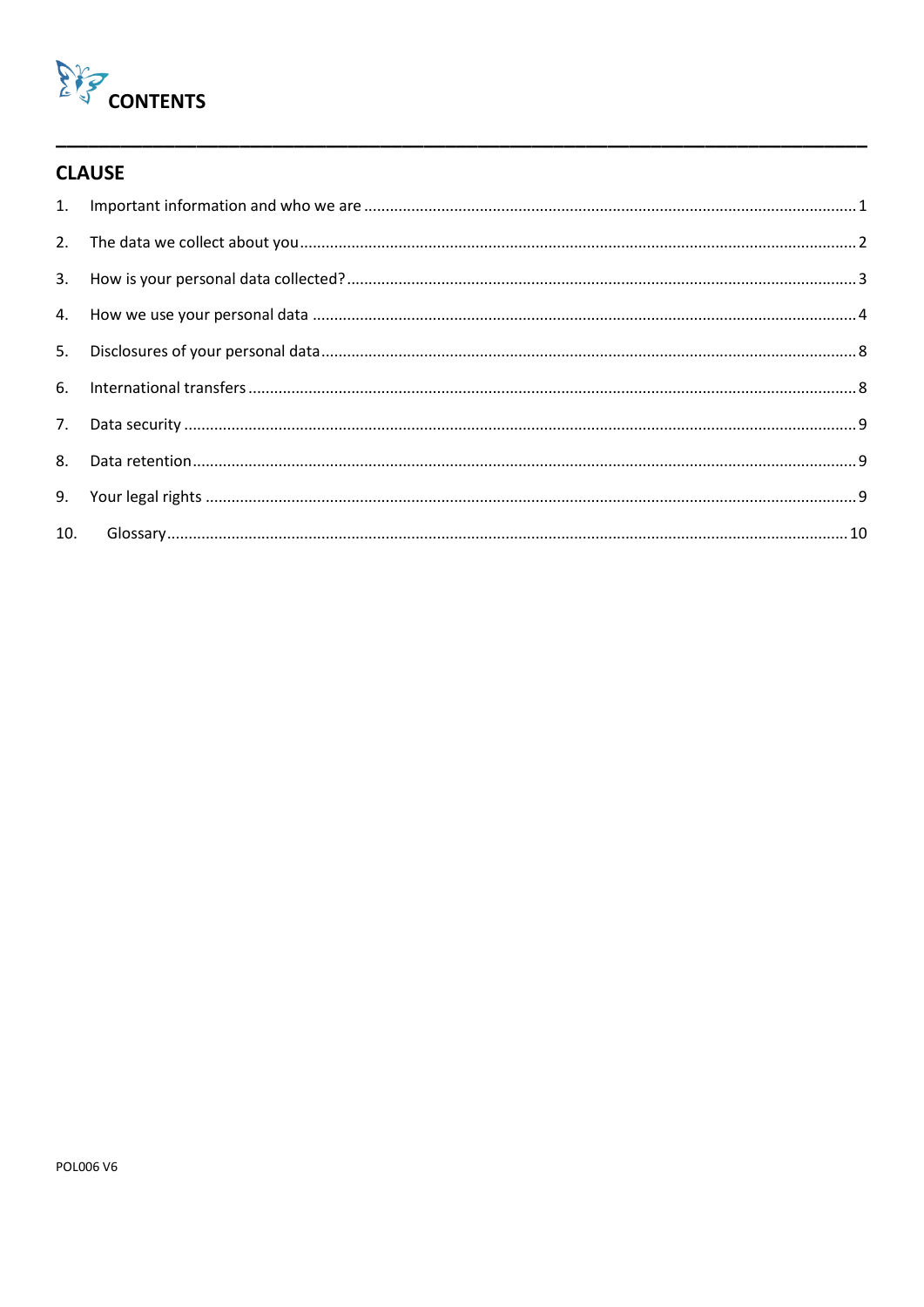## **Introduction**

Welcome to the Pride Planning Limited's ('**PPL**') privacy notice.

PPL respects your privacy and is committed to protecting your personal data. This privacy notice will inform you as to how we look after your personal data we collect from you and tell you about your privacy rights and how the law protects you.

This privacy notice is provided in a layered format so you can click through to the specific areas set out below. Please also use the Glossary to understand the meaning of some of the terms used in this privacy notice.

## **1.** *IMPORTANT INFORMATION AND WHO WE ARE*

- **2.** *THE DATA WE COLLECT ABOUT YOU*
- **3.** *HOW IS YOUR PERSONAL DATA COLLECTED*
- **4.** *HOW WE USE YOUR PERSONAL DATA*
- **5.** *DISCLOSURES OF YOUR PERSONAL DATA*
- **6.** *INTERNATIONAL TRANSFERS*
- **7.** *DATA SECURITY*
- **8.** *DATA RETENTION*
- **9.** *YOUR LEGAL RIGHTS*
- <span id="page-1-0"></span>**10.** *GLOSSARY*
- **1. Important information and who we are**

## **Purpose of this privacy notice**

This privacy notice aims to give you information on how PPL collects and processes your personal data regardless of the method of collection (face to face, online, telephone, letter, e-mail or through  $3<sup>rd</sup>$  parties).

This website is not intended for children and we do not knowingly collect data relating to children.

It is important that you read this privacy notice together with any other privacy notice or fair processing notice we may provide on specific occasions when we are collecting or processing personal data about you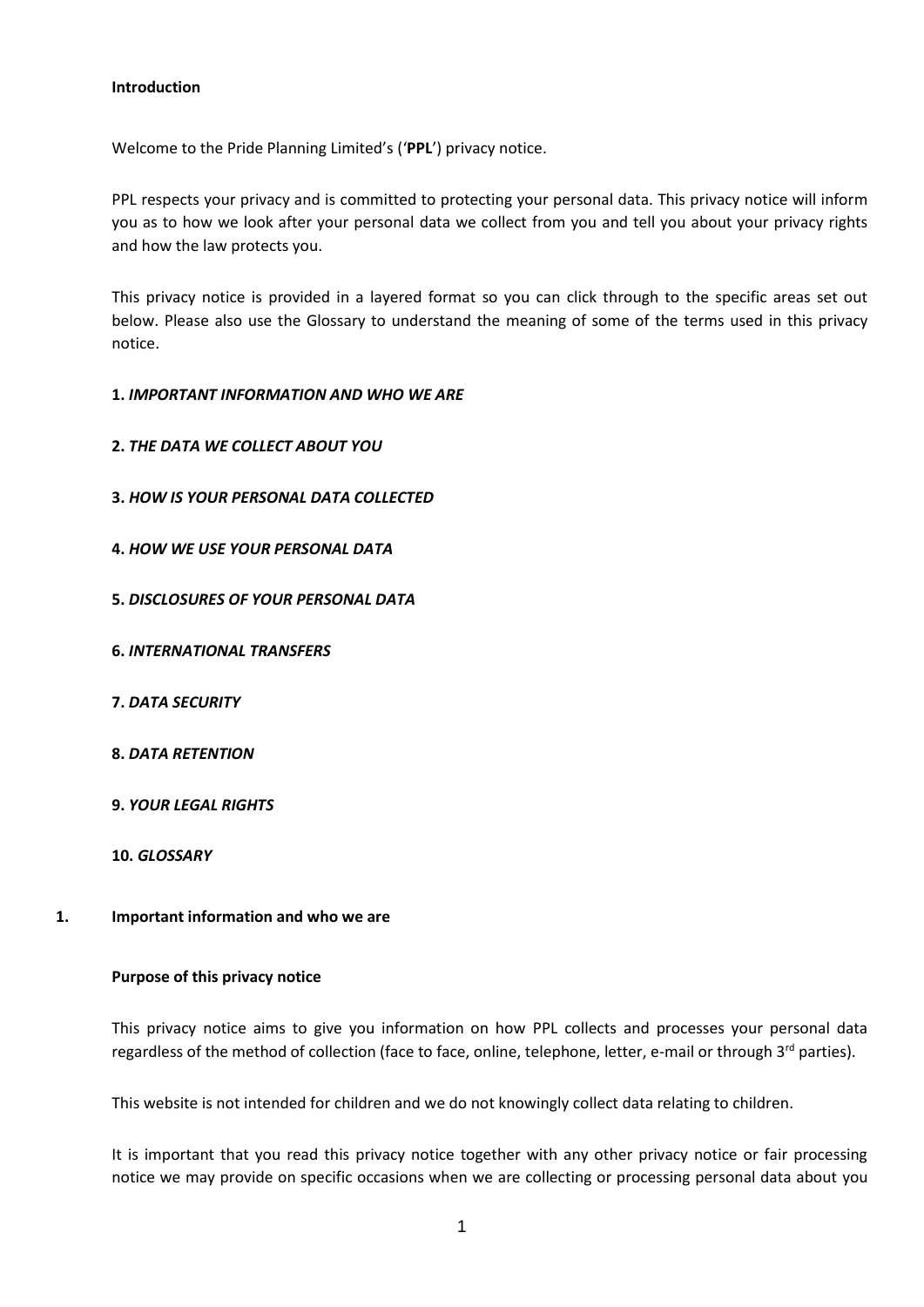so that you are fully aware of how and why we are using your data. This privacy notice supplements the other notices and is not intended to override them.

## **Controller**

Pride Planning Limited is the controller and responsible for your personal data (collectively referred to as "PPL", "we", "us" or "our" in this privacy notice).

We have appointed a data protection officer (DPO) who is responsible for overseeing questions in relation to this privacy notice. If you have any questions about this privacy notice, including any requests to exercise *your legal rights*, please contact the DPO using the details set out below.

## <span id="page-2-1"></span>**Contact details**

Our full details are:

Full name of legal entity: Pride Planning Limited

Name or title of DPO: Data Protection Officer

Email address: enq@prideplanning.co.uk

Postal address: National House, 80-82 Wellington Road North, Stockport, Cheshire SK4 1HW

Telephone number: 0800 014 9650

You have the right to make a complaint at any time to the Information Commissioner's Office (ICO), the UK supervisory authority for data protection issues (www.ico.org.uk). We would, however, appreciate the opportunity to deal with your concerns before you approach the ICO so please contact us in the first instance.

## **Changes to the privacy notice and your duty to inform us of changes**

This version was last updated on 06/04/2020 and can be obtained by contacting us.

<span id="page-2-0"></span>It is important that the personal data we hold about you is accurate and current. Please keep us informed if your personal data changes during your relationship with us.

## **2. The data we collect about you**

Personal data, or personal information, means any information about an individual from which that person can be identified. It does not include data where the identity has been removed (anonymous data).

We may collect, use, store and transfer different kinds of personal data about you which we have grouped together follows:

• **Identity Data** includes first name, maiden name, last name, username or similar identifier, marital status, title, date of birth, next of kin and gender.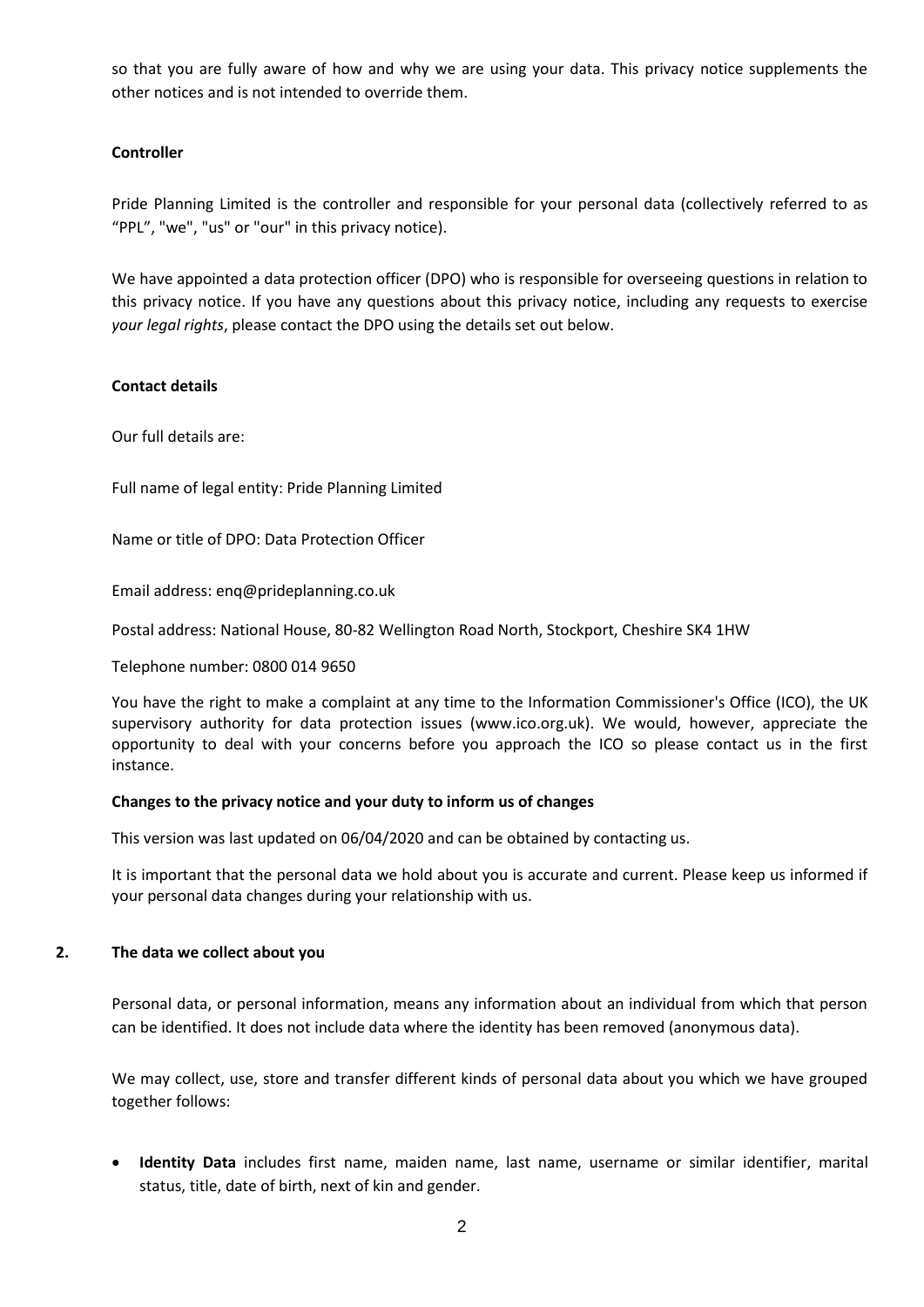- **Contact Data** includes billing address, delivery address, email address and telephone numbers.
- **Financial Data** includes bank account and payment card details.
- **Transaction Data** includes details about payments to and from you and other details of products and services you have purchased from us.
- **Technical Data** includes internet protocol (IP) address, your login data, browser type and version, time zone setting and location, browser plug-in types and versions, operating system and platform and other technology on the devices you use to access this website.
- **Profile Data** includes your username and password, purchases or orders made by you, your interests, preferences, feedback and survey responses.
- **Usage Data** includes information about how you use our website, products and services.
- **Marketing and Communications Data** includes your preferences in receiving marketing from us and our third parties and your communication preferences.
- **Special category data** includes information about an individual's race, ethnic origin, religion or health.

We also collect, use and share **Aggregated Data** such as statistical or demographic data for any purpose. Aggregated Data may be derived from your personal data but is not considered personal data in law as this data does **not** directly or indirectly reveal your identity. For example, we may aggregate your Usage Data to calculate the percentage of users accessing a specific website feature. However, if we combine or connect Aggregated Data with your personal data so that it can directly or indirectly identify you, we treat the combined data as personal data which will be used in accordance with this privacy notice.

Where you provide us with Personal Data about someone other than yourself (e.g. a next of kin or family member on whose behalf you are arranging a funeral plan or chosen person for at time of need contact, whom we are to deal with to execute the services included in your plan), you must obtain their freely given, informed consent before doing so.

## **If you fail to provide personal data**

Where we need to collect personal data by law, or under the terms of a contract we have with you and you fail to provide that data when requested, we may not be able to perform the contract we have or are trying to enter into with you (for example, to provide you with services). In this case, we may have to cancel a product or service you have with us but we will notify you if this is the case at the time.

## <span id="page-3-0"></span>**3. How is your personal data collected?**

We use different methods to collect data from and about you including through:

• **Direct interactions.** You may give us your Identity, Contact and Financial Data by filling in forms or by corresponding with us by post, telephone, email, face to face or online. This includes personal data you provide when you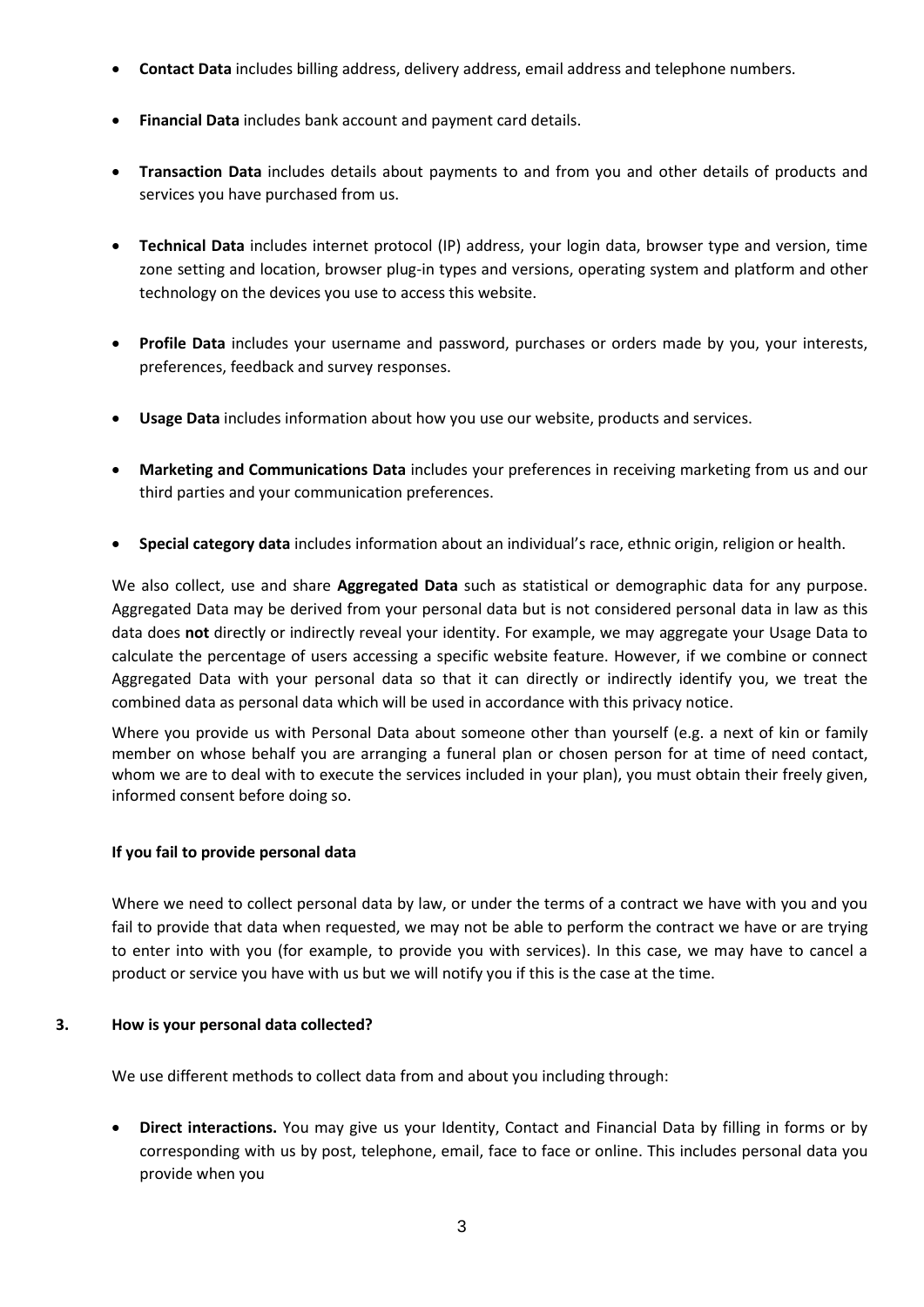- apply for our products or services;
- Plan administration documents
- request marketing to be sent to you;
- enter a competition, promotion or survey; or
- give us some feedback.
- **Automated technologies or interactions.** As you interact with our website, we may automatically collect Technical Data about your equipment, browsing actions and patterns. We collect this personal data by using cookies and other similar technologies.
- **Third parties or publicly available sources.** We may receive personal data about you from various third parties and public sources as set out below:
	- Someone else acting on your behalf who gives us the information directly, such as next of kin or somebody acting under a power of attorney
	- Technical Data from the following parties:
	- (a) analytics providers such as Google based outside the EU;
- Identity and Contact Data from data brokers or aggregators based inside the EU.
- If you purchase a plan from one of our approved introducer companies or a funeral director we will use the personal data you give them.
- <span id="page-4-0"></span>• We collect the personal data provided by power of attorneys or persons otherwise authorised by the plan beneficiary.

## **4. How we use your personal data**

We will only use your personal data when the law allows us to. We will use your personal data in the following circumstances:

- Where we need to perform the contract we are about to enter into or have entered into with you.
- Where it is necessary for our legitimate interests (or those of a third party) and your interests and fundamental rights do not override those interests.
- Where we need to comply with a legal or regulatory obligation.
- To improve the service we provide to you.
- Where special category data has been obtained via consent, for religious funeral preferences or improved service to potentially vulnerable customers, you have the right to withdraw consent at any time by contacting us.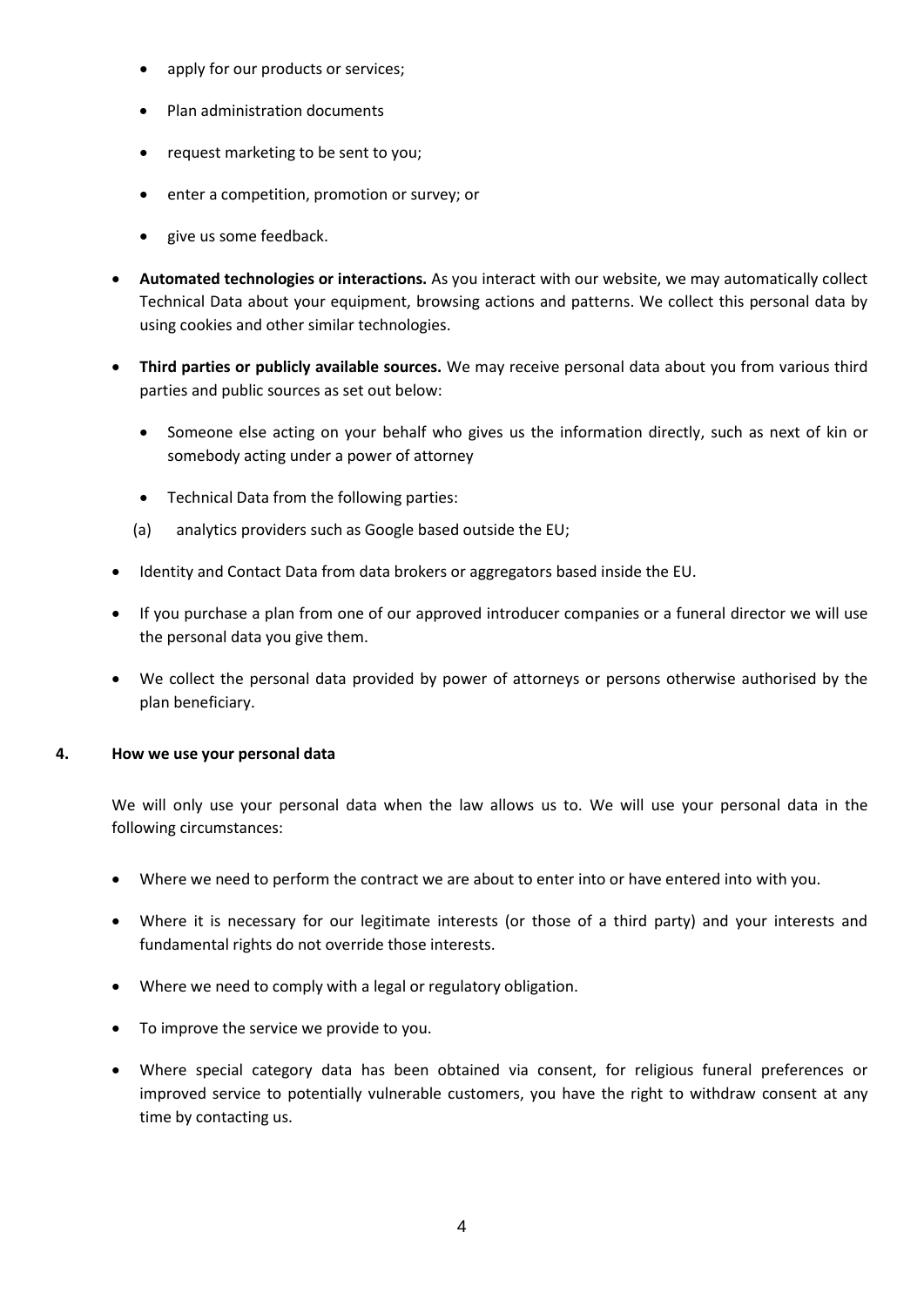Generally we do not rely on consent as a legal basis for processing your personal data other than in relation to sending third party direct marketing communications to you via email or text message. You have the right to withdraw consent to marketing at any time by [contacting us.](#page-2-1)

## **Purposes for which we will use your personal data**

We have set out below, in a table format, a description of all the ways we plan to use your personal data, and which of the legal bases we rely on to do so. We have also identified what our legitimate interests are where appropriate.

Note that we may process your personal data for more than one lawful ground depending on the specific purpose for which we are using your data. Please [contact us](#page-2-1) if you need details about the specific legal ground we are relying on to process your personal data where more than one ground has been set out in the table below.

| <b>Purpose/Activity</b>                                                                                                                                                                                                                                                                                                                                                              | <b>Type of data</b>                                                                                    | Lawful basis for processing including basis of<br>legitimate interest                                                |
|--------------------------------------------------------------------------------------------------------------------------------------------------------------------------------------------------------------------------------------------------------------------------------------------------------------------------------------------------------------------------------------|--------------------------------------------------------------------------------------------------------|----------------------------------------------------------------------------------------------------------------------|
| To register you as a new customer                                                                                                                                                                                                                                                                                                                                                    | (a) Identity<br>(b) Contact                                                                            | (a) Performance of a contract with you                                                                               |
| To administrate your Pride Planning<br>product including:<br>preferences<br>Your<br>with<br>regards to your funeral plan<br>Allocation of your product<br>$\bullet$<br>with a funeral director<br>Manage payments, fees and<br>charges<br>Collect and recover money<br>owed to us<br>Provide Pride Discount Club<br>membership<br>Provide our products and<br>services when required | (a) Identity<br>(b) Contact<br>(c) Financial<br>(d) Transaction<br>(e) Marketing and<br>Communications | (a) Performance of a contract with you<br>(b) Necessary for our legitimate interests (to<br>recover debts due to us) |
| Store your religious preferences for<br>the service you request at the time<br>of need or health data to provide<br>vulnerable<br>customers<br>with<br>the<br>support they require                                                                                                                                                                                                   | (i) Special category data                                                                              | (d) Consent                                                                                                          |
| Next of Kin details to allow us to<br>manage your funeral with a trusted<br>person at the time of need                                                                                                                                                                                                                                                                               | (a) Identity<br>(b) Contact                                                                            | (a) Performance of a contract with you                                                                               |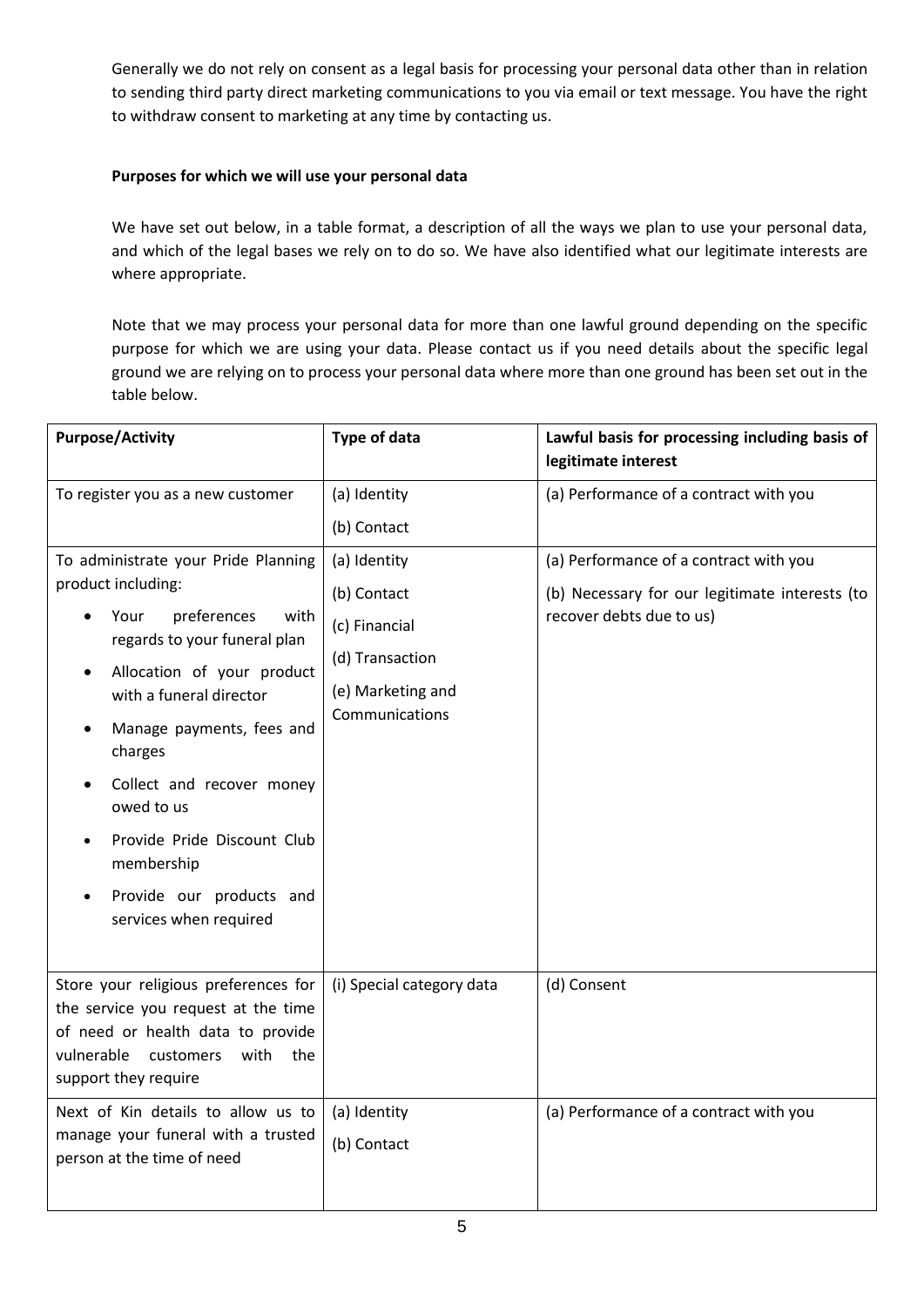| To manage our relationship with you                                                 | (a) Identity                        | (a) Performance of a contract with you                                                                                              |
|-------------------------------------------------------------------------------------|-------------------------------------|-------------------------------------------------------------------------------------------------------------------------------------|
| which will include:                                                                 | (b) Contact                         | (b) Necessary to comply with a<br>legal                                                                                             |
| (a) Notifying you about changes to                                                  | (c) Profile                         | obligation                                                                                                                          |
| our terms or privacy policy<br>(b) Asking you to leave a review or<br>take a survey | (d) Marketing and<br>Communications | (c) Necessary for our legitimate interests (to<br>keep our records updated and to study how<br>customers use our products/services) |
| To enable you to partake in a prize                                                 | (a) Identity                        | (a) Performance of a contract with you                                                                                              |
| draw, competition or complete a                                                     | (b) Contact                         | (b) Necessary for our legitimate interests (to<br>study<br>how<br>customers<br>use<br>our                                           |
| survey                                                                              | (c) Profile                         |                                                                                                                                     |
|                                                                                     | (d) Usage                           | products/services, to develop them and grow<br>our business)                                                                        |
|                                                                                     | (e) Marketing and<br>Communications |                                                                                                                                     |
| To administer and protect our                                                       | (a) Identity                        | (a) Necessary for our legitimate interests (for                                                                                     |
| business and this website (including<br>troubleshooting,<br>data<br>analysis,       | (b) Contact                         | running<br>business,<br>provision<br>our<br>οf<br>administration and IT services, network                                           |
| maintenance,<br>testing,<br>system                                                  | (c) Technical                       | security, to prevent fraud and in the context                                                                                       |
| support, reporting and hosting of<br>data)                                          |                                     | of a business reorganisation or group<br>restructuring exercise)                                                                    |
|                                                                                     |                                     | (b) Necessary to comply with a<br>legal<br>obligation                                                                               |
| To deliver relevant website content                                                 | (a) Identity                        | Necessary for our legitimate interests (to                                                                                          |
| and advertisements to you<br>and<br>understand<br>the<br>or<br>measure              | (b) Contact                         | study<br>customers<br>how<br>use<br>our<br>products/services, to develop them, to grow<br>our business and to inform our marketing  |
| effectiveness of the advertising we                                                 | (c) Profile                         |                                                                                                                                     |
| serve to you                                                                        | (d) Usage                           | strategy)                                                                                                                           |
|                                                                                     | (e) Marketing and<br>Communications |                                                                                                                                     |
|                                                                                     | (f) Technical                       |                                                                                                                                     |
| To use data analytics to improve our                                                | (a) Technical                       | Necessary for our legitimate interests (to                                                                                          |
| website, products/services,                                                         | (b) Usage                           | define types of customers for our products<br>and services, to keep our website updated                                             |
| marketing, customer relationships<br>and experiences                                |                                     | and relevant, to develop our business and to<br>inform our marketing strategy)                                                      |
| make<br>suggestions<br>To<br>and                                                    | (a) Identity                        | Necessary for our legitimate interests (to<br>develop our products/services and grow our<br>business)                               |
| recommendations<br>to<br>about<br>you<br>goods or services that may be of           | (b) Contact                         |                                                                                                                                     |
| interest to you                                                                     | (c) Technical                       |                                                                                                                                     |
|                                                                                     | (d) Usage                           |                                                                                                                                     |
|                                                                                     | (e) Profile                         |                                                                                                                                     |
|                                                                                     |                                     |                                                                                                                                     |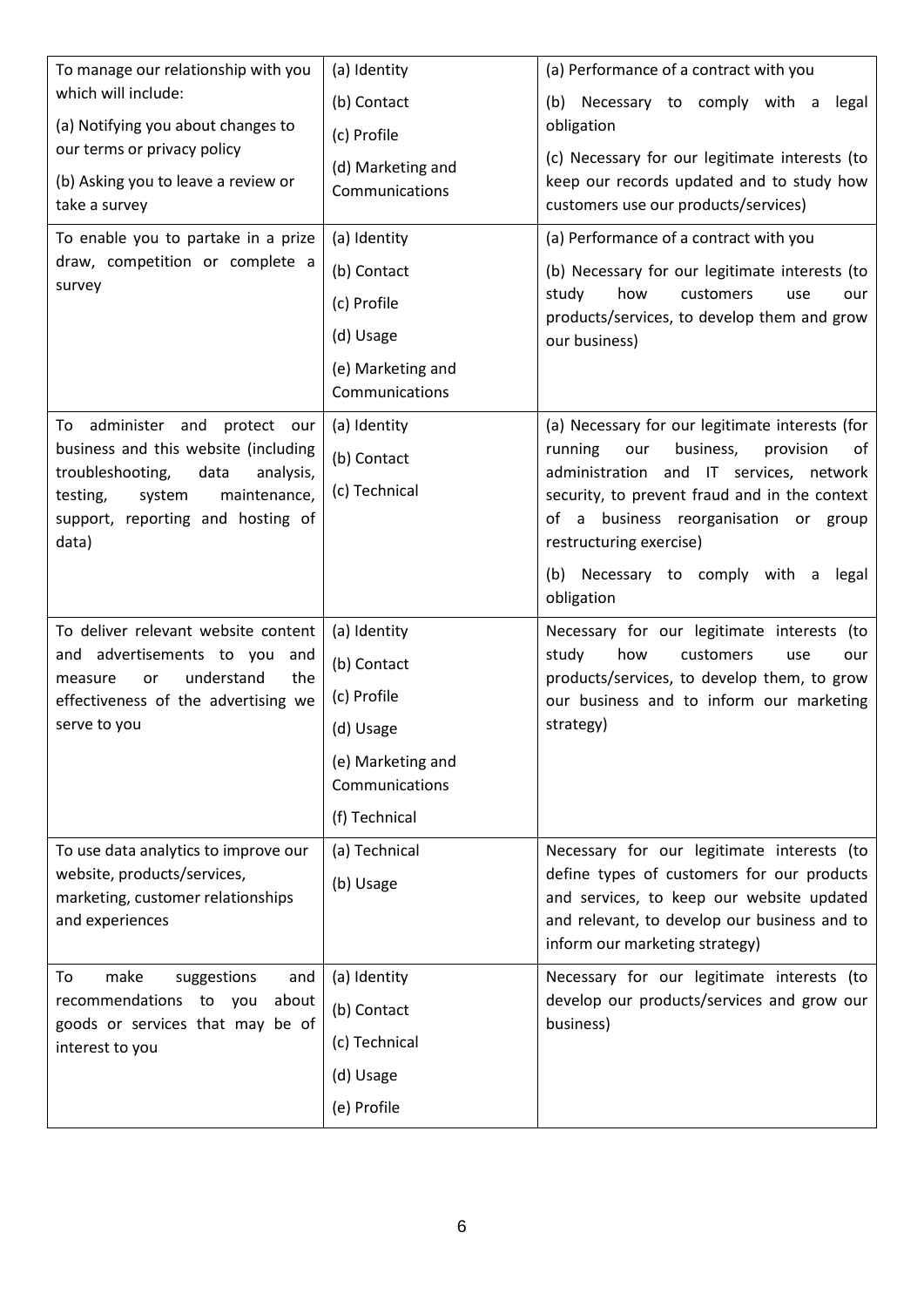## **Marketing**

We strive to provide you with choices regarding certain personal data uses, particularly around marketing and advertising.

#### **Promotional offers from us**

We may use your Identity, Contact, Technical, Usage and Profile Data to form a view on what we think you may want or need, or what may be of interest to you. This is how we decide which products, services and offers may be relevant for you (we call this marketing).

You will receive marketing communications from us if you have requested information from us or purchased services from us, or if you provided us with your details when you entered a competition or registered for a promotion, and, in each case, you have not opted out of receiving that marketing.

#### **Third-party marketing**

We will get your express opt-in consent before we share your personal data with any company outside PPL for marketing purposes.

#### **Opting out**

You can ask us or third parties to stop sending you marketing messages at any time by [contacting us](#page-2-1) at any time.

Where you opt out of receiving these marketing messages, this will not apply to personal data provided to us as a result of a product/service purchase, product/service experience or other transactions.

#### **Cookies**

Cookies are small data files that a website you visit may save on your computer or handheld device that usually includes an anonymous unique identifier. Our Websites and those of our Products may use cookies for user authentication, keeping track of your preferences, promotional campaigns, tracking our audience size and traffic patterns, and in certain other cases. Third-party advertisers may also create and access cookies, which will be subject to their privacy policies – we accept no responsibility or liability for the use of such third parties' cookies. If you do not wish cookies to be placed on your PC or handheld device, then they can be disabled in your web browser. The option to do so is normally found in your browser's "security settings" section. Please note that permanently disabling cookies in your browser may hinder your use of our Websites as well as other websites and interactive services.

#### **Change of purpose**

We will only use your personal data for the purposes for which we collected it, unless we reasonably consider that we need to use it for another reason and that reason is compatible with the original purpose. If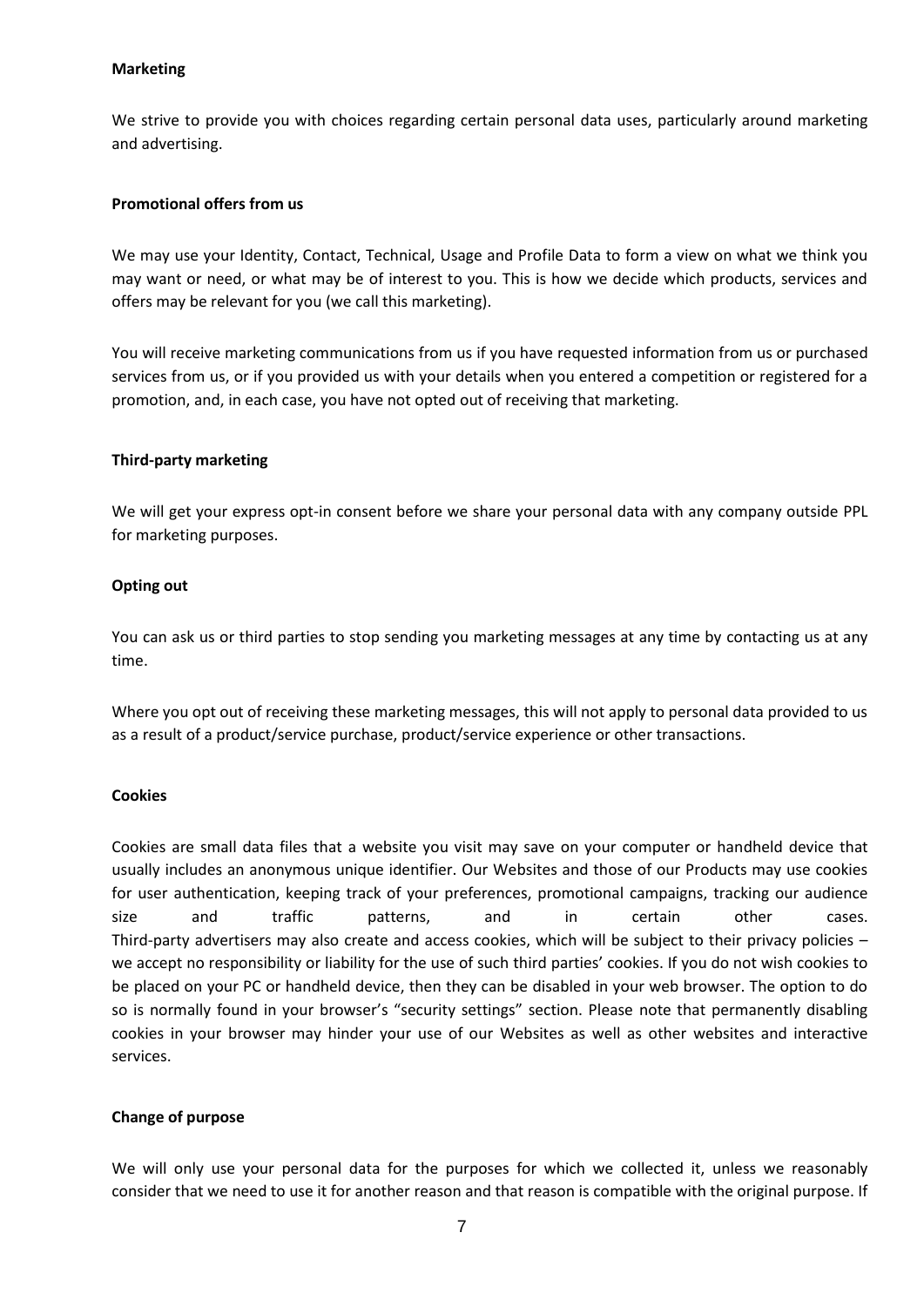you wish to get an explanation as to how the processing for the new purpose is compatible with the original purpose, please [contact us.](#page-2-1)

If we need to use your personal data for an unrelated purpose, we will notify you and we will explain the legal basis which allows us to do so.

Please note that we may process your personal data without your knowledge or consent, in compliance with the above rules, where this is required or permitted by law.

## <span id="page-8-0"></span>**5. Disclosures of your personal data**

We may have to share your personal data with the parties set out below for the purposes set out in the table in paragraph 4 above.

- Internal Third Parties, being the Pride Planning Trust and its trustees, which is the trust that underpins the provision of our products and services to you, and allows for the administration of your funeral plan.
- External Third Parties as set out in the *Glossary*.
- Third parties to whom we may choose to sell, transfer, or merge parts of our business or our assets. Alternatively, we may seek to acquire other businesses or merge with them. If a change happens to our business, then the new owners may use your personal data in the same way as set out in this privacy notice.

We require all third parties to respect the security of your personal data and to treat it in accordance with the law. We do not allow our third-party service providers to use your personal data for their own purposes and only permit them to process your personal data for specified purposes and in accordance with our instructions.

## <span id="page-8-1"></span>**6. International transfers**

We share your personal data within the Blake Group company, an entity based in South Africa that provides us with call quality monitoring services and whose privacy policy can be found at *<https://www.blake.co.za/privacy-policy/>*. This will involve transferring your data outside the European Economic Area (**EEA**).

Whenever we transfer your personal data out of the EEA, we ensure a similar degree of protection is afforded to it by ensuring at least one of the following safeguards is implemented:

- We will only transfer your personal data to countries that have been deemed to provide an adequate level of protection for personal data by the European Commission. For further details, see European Commission: Adequacy of the protection of personal data in non-EU countries.
- Where we use certain service providers, we may use specific contracts approved by the European Commission which give personal data the same protection it has in Europe. For further details, see European Commission: Model contracts for the transfer of personal data to third countries.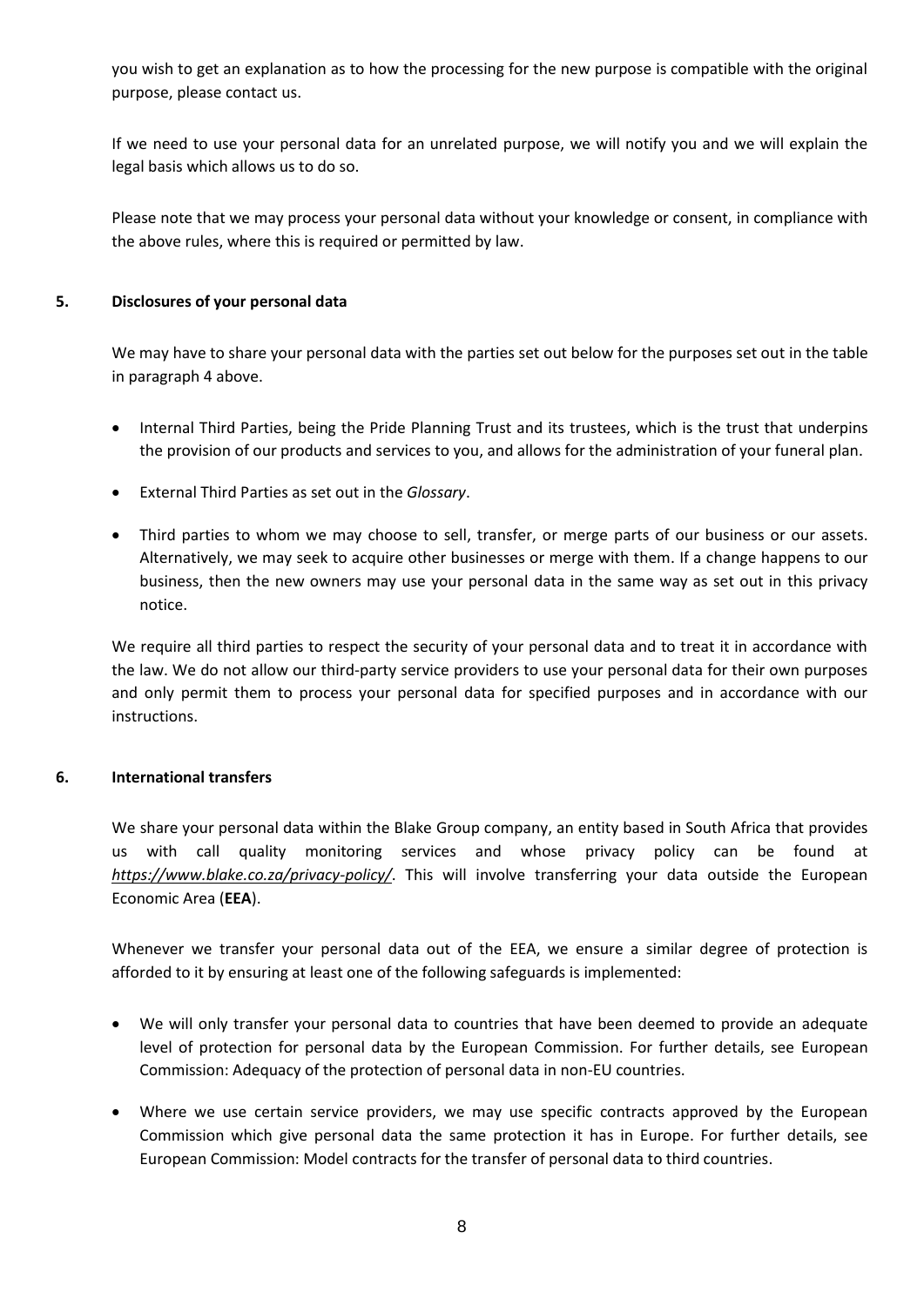<span id="page-9-0"></span>Please [contact us](#page-2-1) if you want further information on the specific mechanism used by us when transferring your personal data out of the EEA.

## **7. Data security**

We have put in place appropriate security measures to prevent your personal data from being accidentally lost, used or accessed in an unauthorised way, altered or disclosed. In addition, we limit access to your personal data to those employees, agents, contractors and other third parties who have a business need to know. They will only process your personal data on our instructions and they are subject to a duty of confidentiality.

We have put in place procedures to deal with any suspected personal data breach and will notify you and any applicable regulator of a breach where we are legally required to do so.

## <span id="page-9-1"></span>**8. Data retention**

## **How long will you use my personal data for?**

By law we have to keep basic information about our customers (including Contact, Identity, Financial and Transaction Data) for 6 years after they cease being customers for tax purposes.

In some circumstances you can ask us to delete your data: see *Request erasure* below for further information.

In some circumstances we may anonymise your personal data (so that it can no longer be associated with you) for research or statistical purposes in which case we may use this information indefinitely without further notice to you.

## <span id="page-9-2"></span>**9. Your legal rights**

Under certain circumstances, you have rights under data protection laws in relation to your personal data. Please click on the links below to find out more about these rights:

- *Request access to your personal data*.
- *Request correction of your personal data*.
- *Request erasure of your personal data*.
- *Object to processing of your personal data*.
- *Request restriction of processing your personal data*.
- *Request transfer of your personal data*.
- *Right to withdraw consent.*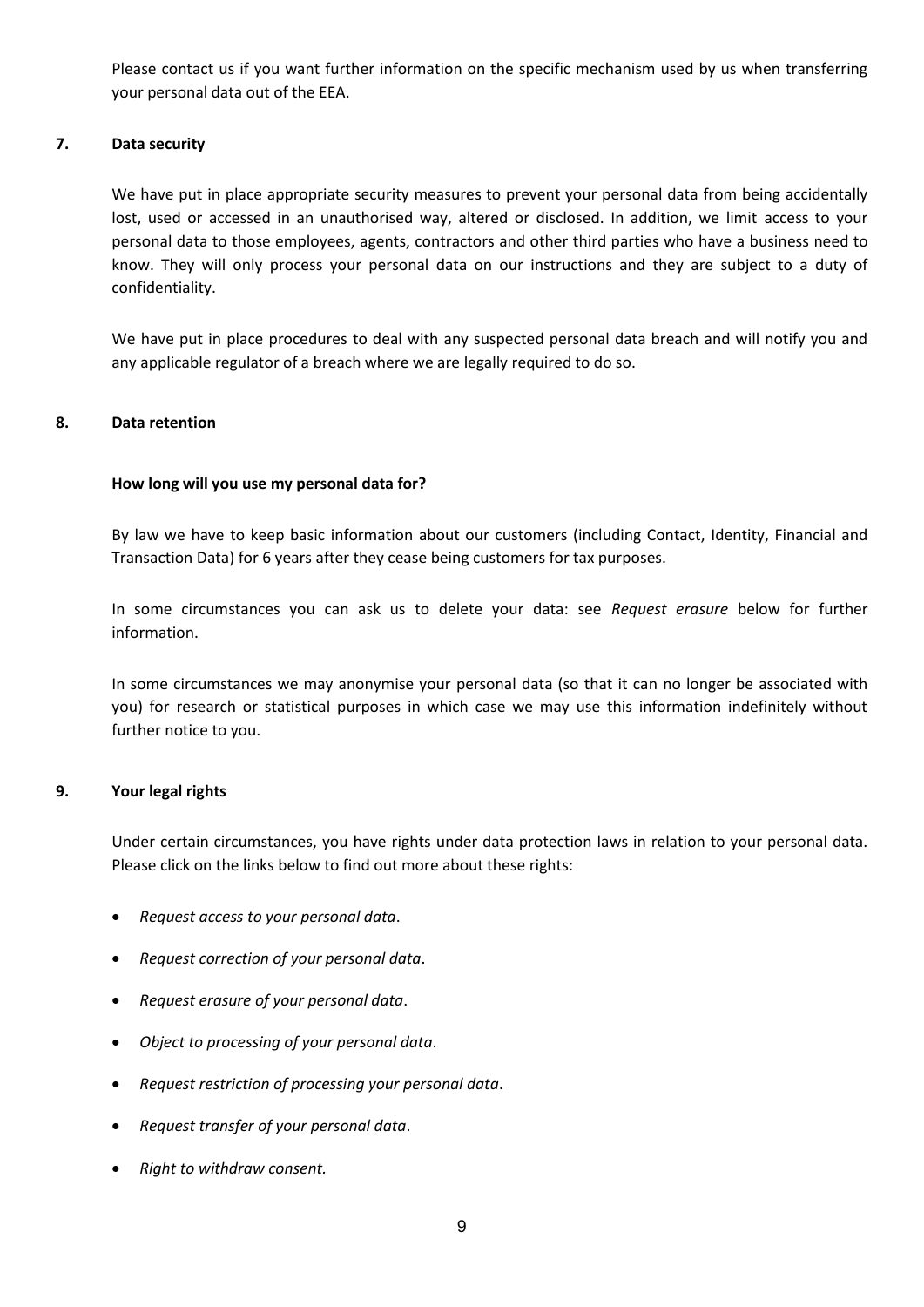If you wish to exercise any of the rights set out above, pleas[e contact](#page-2-1) us. No fee usually required

You will not have to pay a fee to access your personal data (or to exercise any of the other rights). However, we may charge a reasonable fee if your request is clearly unfounded, repetitive or excessive. Alternatively, we may refuse to comply with your request in these circumstances.

## **What we may need from you**

We may need to request specific information from you to help us confirm your identity and ensure your right to access your personal data (or to exercise any of your other rights). This is a security measure to ensure that personal data is not disclosed to any person who has no right to receive it. We may also contact you to ask you for further information in relation to your request to speed up our response.

## **Time limit to respond**

We try to respond to all legitimate requests within one month. Occasionally it may take us longer than a month if your request is particularly complex or you have made a number of requests. In this case, we will notify you and keep you updated.

## <span id="page-10-0"></span>**10. Glossary**

## **LAWFUL BASIS**

**Legitimate Interest** means the interest of our business in conducting and managing our business to enable us to give you the best service/product and the best and most secure experience. We make sure we consider and balance any potential impact on you (both positive and negative) and your rights before we process your personal data for our legitimate interests. We do not use your personal data for activities where our interests are overridden by the impact on you (unless we have your consent or are otherwise required or permitted to by law). You can obtain further information about how we assess our legitimate interests against any potential impact on you in respect of specific activities b[y contacting us.](#page-2-1)

**Performance of Contract** means processing your data where it is necessary for the performance of a contract to which you are a party or to take steps at your request before entering into such a contract.

**Comply with a legal or regulatory obligation** means processing your personal data where it is necessary for compliance with a legal or regulatory obligation that we are subject to.

**Consent** means processing your data where you have provided your consent for us to do so.

## **THIRD PARTIES**

## **External Third Parties**

• Service providers based in the EU who provide IT and system administration services.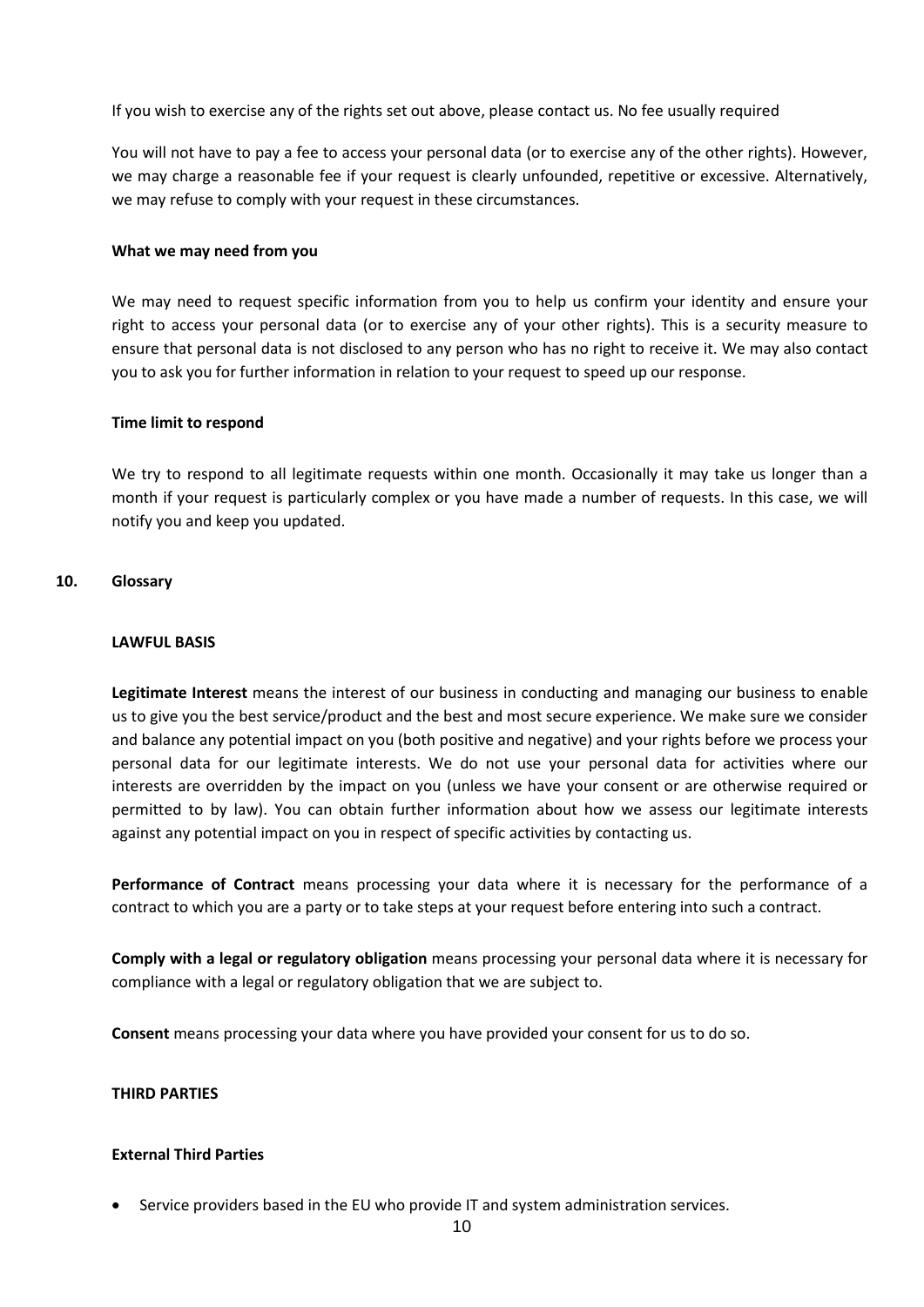- Professional advisers acting as processors or joint controllers including lawyers, bankers, auditors and insurers based in the EU who provide consultancy, banking, legal, insurance and accounting services.
- HM Revenue & Customs, regulators and other authorities based in the United Kingdom who require reporting of processing activities in certain circumstances.
- Fulfilment companies
- Funeral directors who help us fulfil our products and services. The funeral director arranges your funeral when you pass away, so they may need details about you, and your next of kin, to make sure they are complying with your wishes. We allocate your funeral director when you purchase one of our prepaid funeral plans, so from the start date they will be provided limited data which includes your name, date of birth and the first 3 to 4 digits of your postcode (i.e. area) only, therefore they may hold this personal data over a period of time.
- Anti Money Laundering check
- Embark Actuarial
- Quality monitoring companies
- Third party supplier  $\rightarrow$  From time to time Pride Planning may use the services of market research companies
- If you purchase our product or services through an approved introducer company, we may pass certain information to them including your name, plan number and plan status.

All third parties who work with us are contractually bound to adhere to Data Protection legislation.

## **YOUR LEGAL RIGHTS**

You have the right to:

**Request access** to your personal data (commonly known as a "data subject access request"). This enables you to receive a copy of the personal data we hold about you and to check that we are lawfully processing it.

**Request correction** of the personal data that we hold about you. This enables you to have any incomplete or inaccurate data we hold about you corrected, though we may need to verify the accuracy of the new data you provide to us.

**Request erasure** of your personal data. This enables you to ask us to delete or remove personal data where there is no good reason for us continuing to process it. You also have the right to ask us to delete or remove your personal data where you have successfully exercised your right to object to processing (see below), where we may have processed your information unlawfully or where we are required to erase your personal data to comply with local law. Note, however, that we may not always be able to comply with your request of erasure for specific legal reasons which will be notified to you, if applicable, at the time of your request.

**Object to processing** of your personal data where we are relying on a legitimate interest (or those of a third party) and there is something about your particular situation which makes you want to object to processing